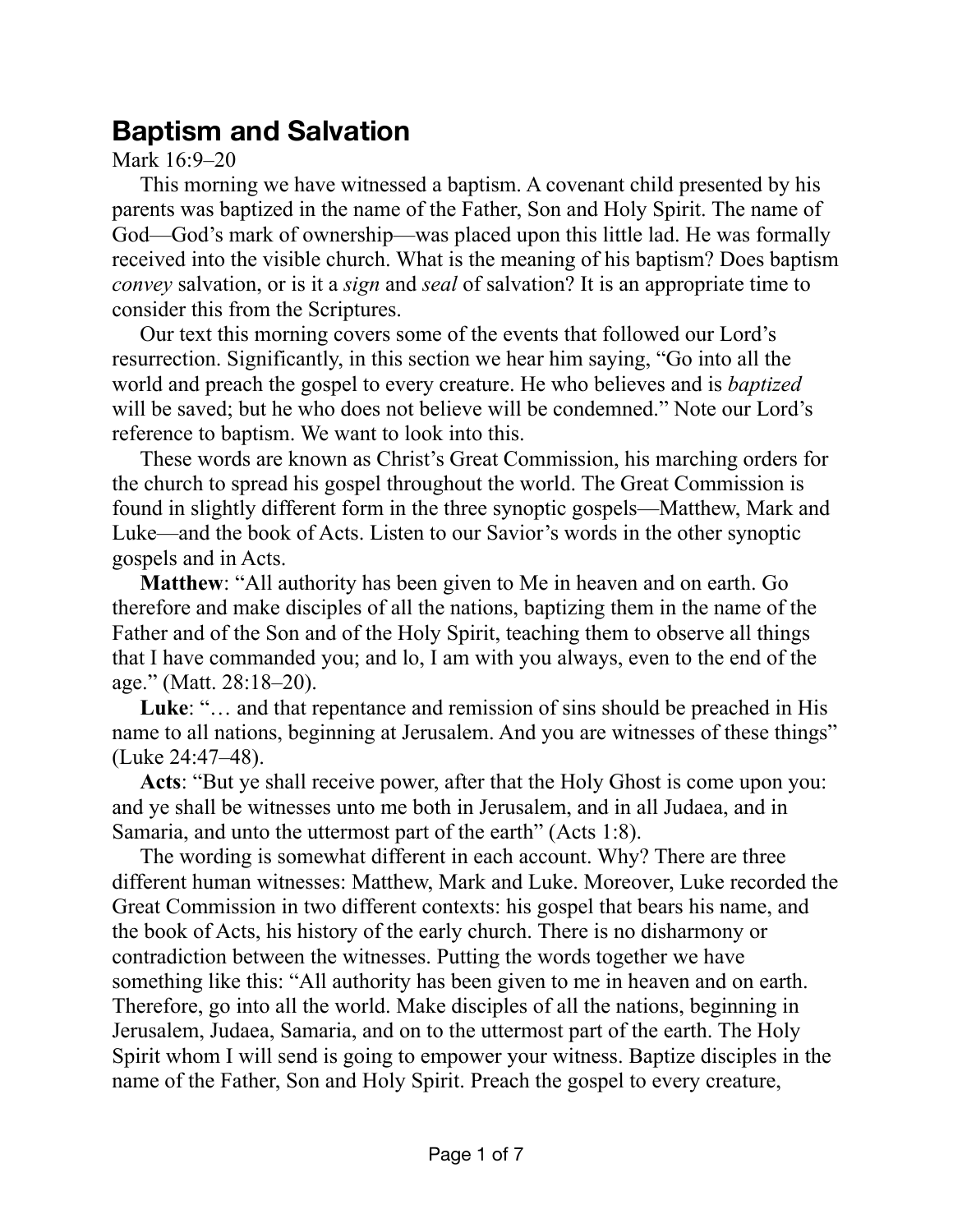offering repentance and remission of sins in my name. He who believes and is baptized will be saved; but he who does not believe will be condemned."

We can be sure that the sovereign Holy Spirit who inspired the Scriptures was careful that nothing was left out. The Scriptures are complete. As Peter expressed it, God's divine power "has given to us *all things* that pertain to life and godliness" in his holy Word.

But we do need to briefly consider, are these words truly a part of Mark's gospel? Some Greek texts—and some English versions—put verses 9–20 in double brackets, indicating that the editors do not consider them to be a part of Mark's gospel, but a later addition. The *Reformation Study Bible* helpfully observes that "these verses were cited by writers *from the late second century* and are found in the *majority* of existing Gk. manuscripts of Mark's gospel"; yet, sadly, it concludes that "it appears most likely the the gospel of Mark originally concluded at v. 8."

The Westminster Confession of Faith, one of the doctrinal standards of our church, teaches that "The Old Testament in Hebrew … and the New Testament in Greek … [were] immediately inspired by God, and, by his singular care and providence, *kept pure in all ages*." The Westminster divines asserted not only the divine *inspiration* of the Holy Scriptures, but also God's sovereign, providential *care* over the text from ancient times—care that insured that what the church possesses is "pure" and "authentical" (genuine). One of the two major manuscripts that form the basis of what is called the Alexandrian text would not be discovered for almost two hundred more years, and there had to be two or more witnesses to establish the text. Were the Westminster divines misinformed? Did the church in 1647 not yet possess the authentic text of Holy Scripture? Would the true text of God's holy word not emerge till after 1844? I cannot believe this to be the case. I am moved by the fact that the words of our text today are found in the *majority* of New Testament manuscripts. In fact, the whole Byzantine tradition—Scriptures that were in use in the Greek-speaking churches—contains the words of our text today. This is strong evidence that what we have read is indeed genuine and part of the text of Holy Scripture. Christian, your God has providentially preserved the text of his word against the onslaughts of heretics and deniers. God did not need to be rescued by the textual critics of the late nineteenth century. What we have read today is indeed God's holy word. What does it teach concerning baptism? Hear again the words of our Lord, "He who believes and is baptized will be saved; but he who does not believe will be condemned." Let us consider two points, first, **1. Two responses: belief and unbelief**

Our Lord had said, "Go into all the world and preach the gospel to every creature." The gospel is the good news of Christ: that he *died* for our sins according to the Scriptures, that he was *buried*, and that he *rose* again according to the Scriptures (1 Cor. 15). This is the good news that is to be preached every week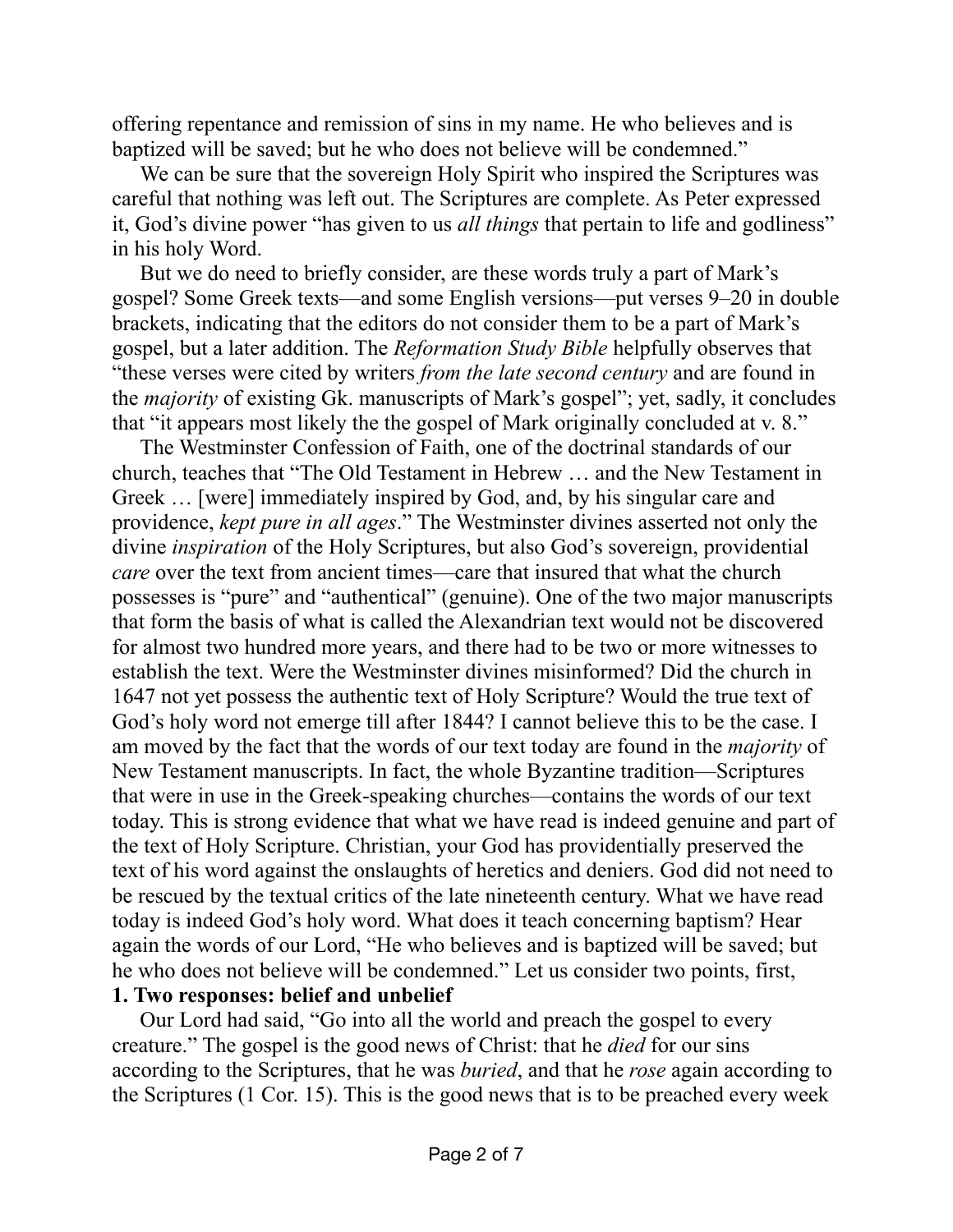to the people of God. Mark says, "Preach" (κηρύξατε, announce as my heralds). As the church goes into the world, its ministers are to announce the gospel with divine authority, as those entrusted with the message of the divine King. Luke uses the same word: repentance and forgiveness of sins are to be "preached" (κηρυχθῆναι), that is, heralded to all nations (πάντα τὰ ἔθνη, all people groups). The gospel is indeed the message of the King; whoever does not receive this message rejects it to his own peril.

So the church is to proclaim the gospel; that is its primary message. Let there be no mistaking. The gospel is not something that is to be tacked on to a message about something else. The church's primary message is not about politics or changing the culture. It is not about happy marriages or strong families. It is not about diversity or social justice. It is not about the end times. The church's primary message is the *gospel*. The church is to go into all the world and preach the gospel. The gospel—the good news of Christ—is to be the focus of every sermon. If a sermon does not clearly present the gospel, it falls short of God's intention. It leaves its hearers bereft of the message of salvation. It gives the false impression that the saving work of Christ is a secondary matter—not really all that important. It thus misrepresents Christ, leaving the impression that his saving work is nonessential, that there are other ways to get to heaven than through Christ.

So as ordained ministers go throughout the world they are to proclaim the *gospel* as heralds of the living God—the God with whom we have to do, the God before whom we will all one day stand. The church is to go into all the world and preach the *gospel* to every creature. And Jesus teaches, "He who believes and is baptized will be saved; but he who does not believe will be condemned." Here are two responses to the gospel: belief and unbelief.

Now the Bible has a lot to say about belief. God does not save anyone against his will. He sets before us the options and calls upon us to make a choice. As he says through Moses, "I call heaven and earth as witnesses today against you, that I have set before you life and death, blessing and cursing; therefore *choose life*, that both you and your descendants may live" (Deut. 30:19). All human beings, with the exception of the severely mentally incapable, have the natural ability to understand the gospel intellectually. Yet natural ability is not enough. Faith is an act of the will in addition to the act of the understanding. True faith requires *assent*, to be able to say to God, "I gladly obey!" Because of Adam's fall, man has wholly lost the ability to will any spiritual good. He loves his sin and does not want to submit to God. By his own strength he cannot convert himself or receive the gospel.<sup>[1](#page-2-0)</sup> No one can come to Christ unless the Father draws him by his Holy Spirit. But the person who is born again by the Holy Spirit gladly comes to Christ. He

<span id="page-2-1"></span><span id="page-2-0"></span>[<sup>1</sup>](#page-2-1) Westminster Confession of Faith 9.3, *Trinity Psalter Hymnal*, 925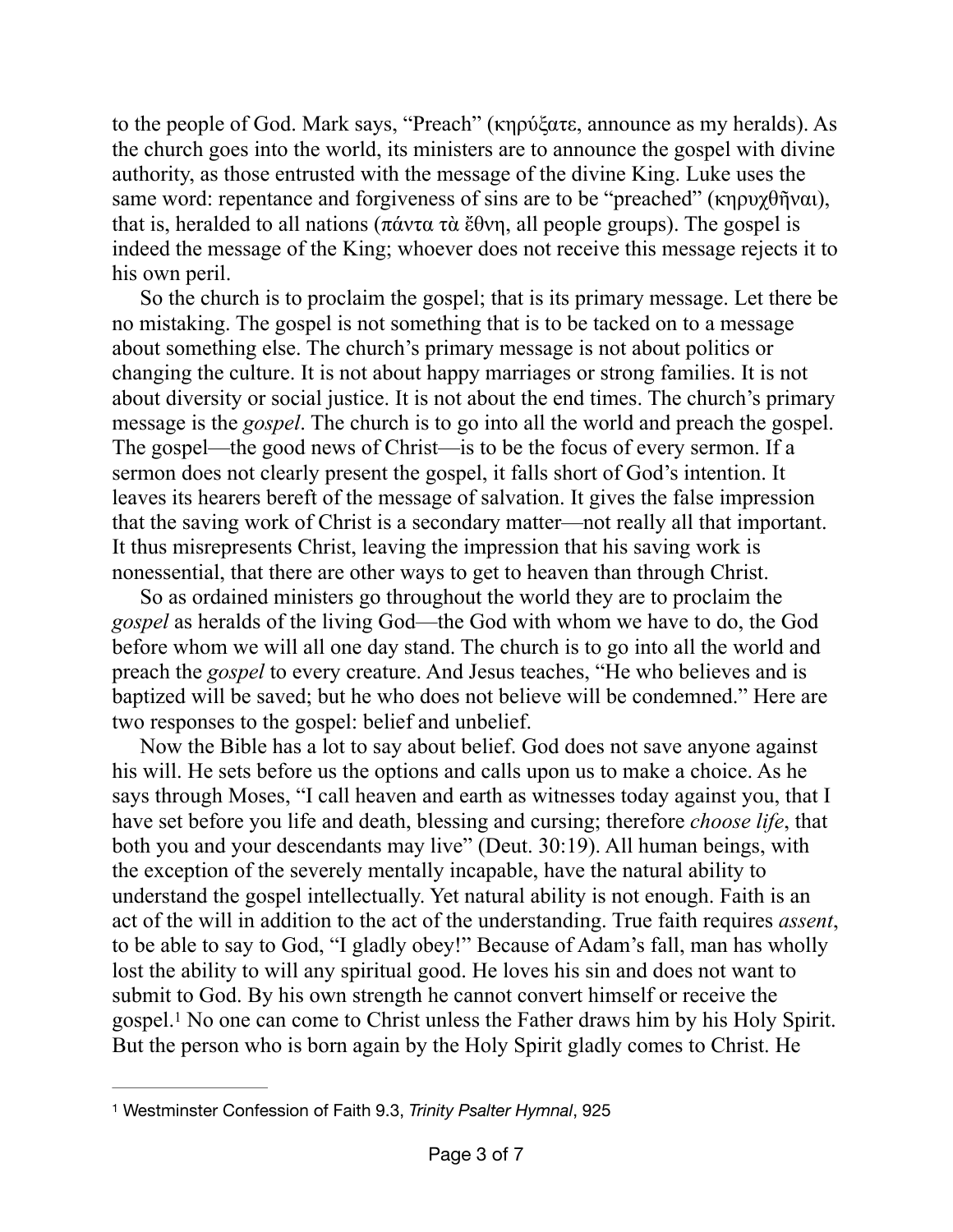says, "I know that I am a sinner, but I forsake my sins and resolve to obey Christ, every moment of every day—forever. I am Christ's."

The Lord sets before us two responses: the person who believes and is baptized, in contrast to the person who does *not* believe. Here are two responses; the one is the response of faith, of belief, the other is the response of unbelief. Here are two individuals, both are sinners, both are equally underserving. One believes; the other does not believe. The one has a right attitude toward God; he recognizes his divine authority and desires to obey him and glorify him. The other does not recognize God's authority, he does not want to submit to him, and does not want to work for his glory. He does not want to pray, "Thy kingdom come. Thy will be done in earth, as it is in heaven." He wants to run his own life. He's working for the advancement and furtherance of *his* kingdom, not God's.

In the gospels we have the story of the Pharisee and the tax collector. In the words of Jesus, "Two men went up to the temple to pray, one a Pharisee and the other a tax collector. The Pharisee stood and prayed thus with himself, 'God, I thank You that I am not like other men—extortioners, unjust, adulterers, or even as this tax collector. I fast twice a week; I give tithes of all that I possess.' And the tax collector, standing afar off, would not so much as raise his eyes to heaven, but beat his breast, saying, 'God, be merciful to me a sinner!' I tell you, this man went down to his house justified rather than the other" (Luke 18). The Pharisee was a proud man. He wasn't so much praying to God as to himself, a fact that Jesus takes note of ("The Pharisee stood and prayed thus *with himself*"). He gloried in the fact that he was not like other men; he didn't commit the gross sins of extortion or adultery; he did not cheat other people as the tax collectors of his day were notorious of doing. He did not see himself as unjust but as deserving of salvation. The Pharisee was a sinner, but he did not want to acknowledge it.

On the other hand, the tax collector *knew* that he was a sinner. He knew that he lived for self: he cheated people, he cared not about God. Both men were equally undeserving, but one came in humility—evidence of the Holy Spirit's regenerating work. The tax collector knew he could not glory in his personal record, which was only negative. Since he could not say, "I have always and only lived a life worthy of commendation," his only hope was God's *mercy*. His prayer was eloquent only because of its brevity and focus: "God, be merciful to me a sinner!" He could not save himself—of that he could be sure. But he had scriptural warrant to believe that God was merciful. ("The Lord, The Lord God, *merciful* and gracious, longsuffering, and abundant in goodness and truth," Ex. 34:6). The tax collector appealed to the unchanging character of God. He reasoned, *If I have to prove that I have always and only lived a life of perfect obedience, I have no hope. But I know from the Scriptures that God is merciful; that is my only hope.* And Jesus assures us that the tax collector went home "justified"—in scriptural language, forgiven for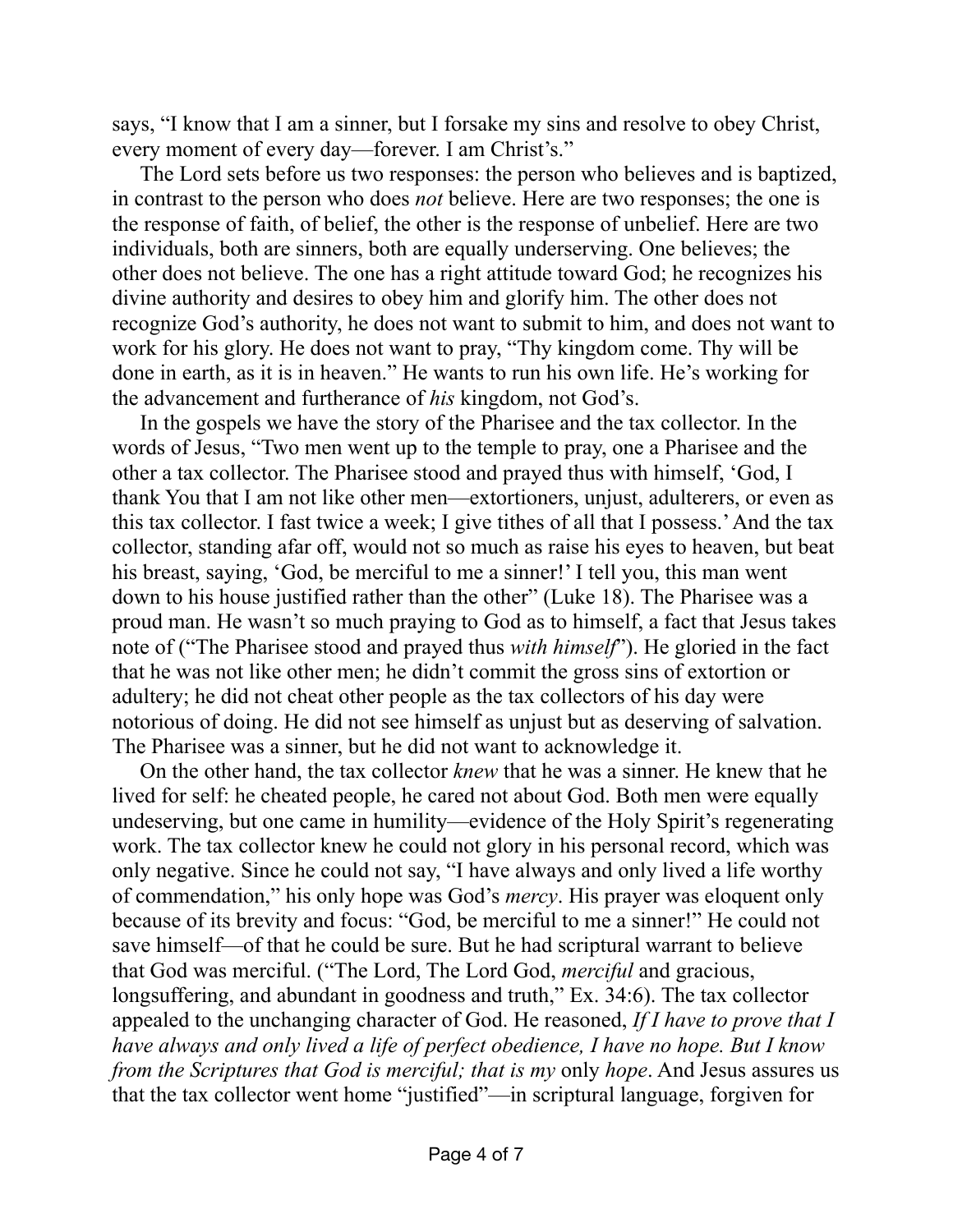his sins, credited with the perfect righteousness of Christ. In other words, Jesus was saying that this disreputable tax collector, because of his response of faith, was on his way to heaven. Amazing!

And so it is with us. His promise is "He who believes and is baptized will be saved." Believing is linked with baptism. The word *and* implies the sacrament of baptism: baptism with water. It doesn't say, "He who believes, having been baptized," that is, believing, as a response to the prior regenerative work of the Spirit within. The Spirit's work of regeneration is necessary; Jesus taught that "unless one is born again, he cannot *see* the kingdom of God"—that is, see it with the eye of faith, something that can only be done through the new nature. But in the present case Christ promises, "He who believes and is baptized"—that is, receives water baptism.

In the case of an adult making a profession of faith, the order is, he believes and is baptized. In the case of a covenant child, it is the believing parent or parents who are operating on the principle, "As for me and my house, we will serve the Lord," who present their child for baptism. As our form for baptism acknowledges that "The time of the outward application of the sign does not necessarily coincide with the inward work of the Holy Spirit which the sign represents." The covenant child could be *already* born again; such as was the case with John the baptist, who was born again in utero. The covenant child could be born again *at the time of his baptism*; or he could be born again *subsequent* to his baptism. The church's prayer is that all our covenant children come to a true faith in the Savior.

The Bible promises, "Train up a child in the way he should go: and when he is old, he will not depart from it" (Prov. 22:6). This is what Christian parents do. Yet children have a mind and will of their own, and it is the case that sometimes covenant children are stubborn and go astray. A number of years ago Norma and I attended the wedding of a young lady who had been active in this church. Her parents loved the Lord and lived the example of Christ before all their children. Some years later we heard that this young lady had left her husband and run off with another man; she no longer attended church or served the Lord. The other day we spoke by phone with this woman's younger sister. She told us that her sister has cut off all communications with her family; she refuses to acknowledge that her breaking of her marriage vows was sin. Heartbreaking!

Here, then, is the contrast: "He who believes … he who does not believe." Which person are you? Have you come to God by faith, or do you refuse to come? Do you recognize God's divine authority over your life, or do you want to run your own life? Finally, there are

## **2. Two destinies: salvation and damnation**

Hear, once again, the text in full: "He who believes and is baptized will be saved; but he who does not believe will be condemned." Note that there are two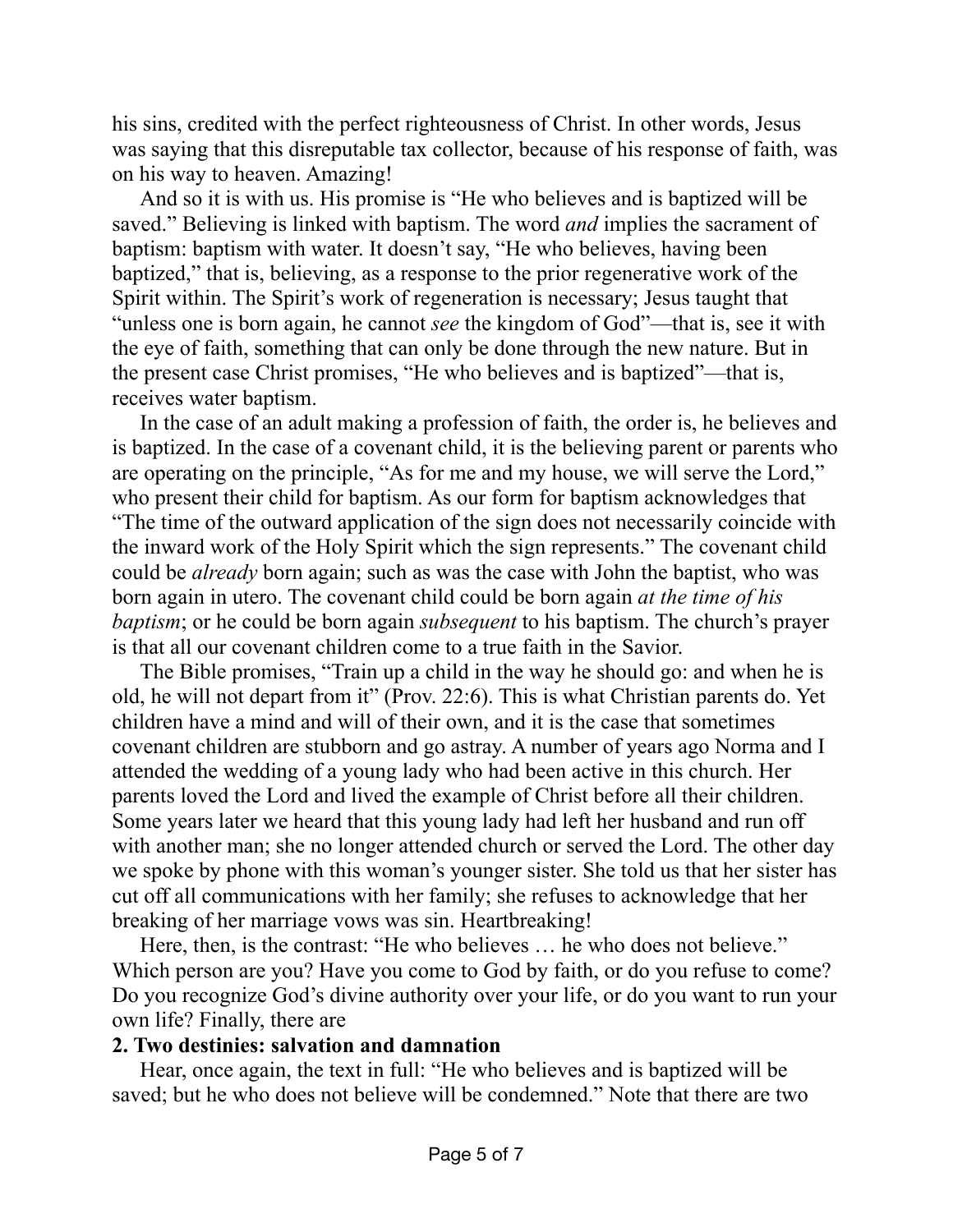<span id="page-5-2"></span>destinies: being saved, and being condemned. A lot of things in God's world are binary, and this is one of them. There are the Creator, and the creature. There are two sexes, male and female; two marital roles: husband and wife. In the book of Proverbs there are the wise and the fools. There are two types of worship: false and true. There are two responses to the gospel: belief and unbelief; two conditions: saved and lost. Likewise, there are two destinies: salvation and damnation. Scripture knows no third alternative, a place of temporary suffering where people go who haven't satisfied for the punishment due to their sins.<sup>[2](#page-5-0)</sup> The only one who can satisfy for your sins is the perfect "Lamb of God who takes away the sin of the world" (John 1:29). "None other Lamb, none other Name, none other Hope in heaven or earth or sea, none other hiding place from guilt and shame, none beside thee!"<sup>[3](#page-5-1)</sup> If a sinner dies without having received satisfaction for the punishment due to his sins through Jesus Christ, he is lost forever. There is no second chance. Jesus taught, "He who believes in the Son has everlasting life; and he who does not believe the Son shall not see life, but the wrath of God abides on him" (John 3:36) —two destinies: everlasting life or everlasting wrath!

<span id="page-5-3"></span>Jesus told the story of the rich man and Lazarus. "There was a certain rich man who was clothed in purple and fine linen and fared sumptuously every day. But there was a certain beggar named Lazarus, full of sores, who was laid at his gate, desiring to be fed with the crumbs which fell from the rich man's table. Moreover the dogs came and licked his sores. So it was that the beggar died, and was carried by the angels to Abraham's bosom. The rich man also died and was buried. And being in torments in Hades, he lifted up his eyes and saw Abraham afar off, and Lazarus in his bosom. Then he cried and said, 'Father Abraham, have mercy on me, and send Lazarus that he may dip the tip of his finger in water and cool my tongue; for I am tormented in this flame.' But Abraham said, 'Son, remember that in your lifetime you received your good things, and likewise Lazarus evil things; but now he is comforted and you are tormented" (Luke 16). Two destinies: comfort and torment!

What will be *your* destiny? Will you be forever comforted in the presence of your Savior, to whom you have committed yourself in true faith? Or will you go to the place of everlasting torment, where there will be weeping and gnashing of teeth? Jesus ended his Olivet discourse with these words, "These will go away into

<span id="page-5-0"></span><sup>&</sup>lt;sup>[2](#page-5-2)</sup> "Q. 1381. What is Purgatory? A. Purgatory is the state in which those suffer for a time who die guilty of venial sins, or without having satisfied for the punishment due to their sins" (Baltimore Catechism, <http://www.baltimore-catechism.com/lesson37.htm>).

<span id="page-5-1"></span>[<sup>3</sup>](#page-5-3) *Trinity Psalter Hymnal* #264